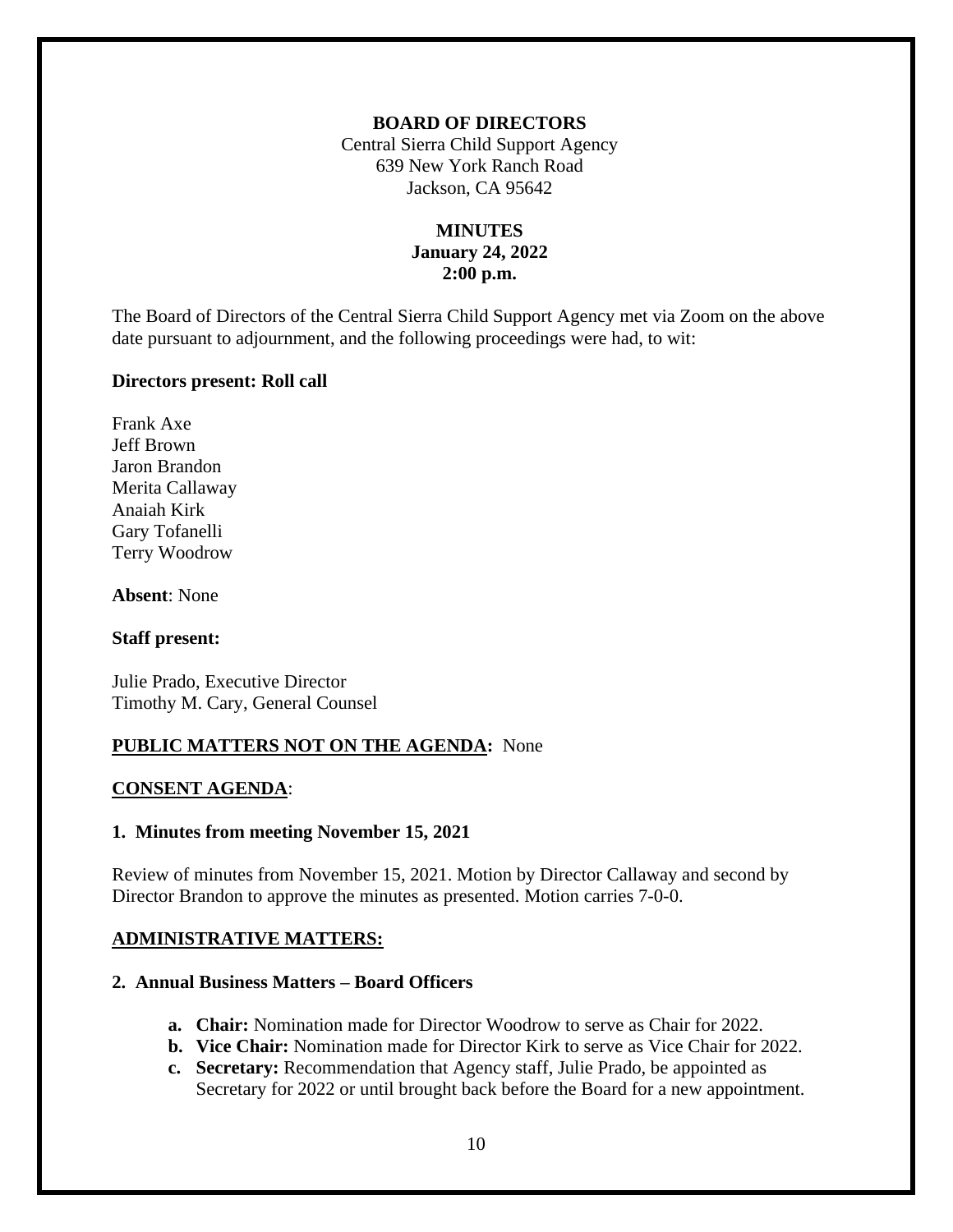Motion by Director Callaway and second by Director Tofanelli to approve the above recommendations. Motion carries 7-0-0.

**3. Establishment of Meeting Schedule for 2022:** Proposal to maintain a similar schedule as has been the practice for several years with meetings scheduled generally on the 4<sup>th</sup> Monday of the month, with in-person quarterly meetings to occur regularly and monthly meetings to occur virtually *as needed*. The Board will consider safety in deciding whether meetings should occur in person, virtually, or through a hybrid approach. Meeting agendas will note final locations. Discussion ensued. Motion by Director Axe and second by Director Brown to approve the 2022 Board meeting schedule as proposed. Motion carried 7-0-0.

# **RESOLUTION NO. 22-001**

Resolution approving the 2022 Board meeting schedule.

**4. Executive Director's Report:** *Budget*: Executive Director Prado reported that the Agency is at 50% of the year and allocation spent is 49.89% through December 31, 2021. Expenditures are on pace not to exceed the approved budget. *Reporting on checks between \$5,000 and \$10,000 other than lease payments*: None. *Agency Updates:* The Agency is currently recruiting for the position of Deputy Director. Interviews are underway and the anticipated start date is February 21, 2022. The recruitment for Personnel Technician is also underway; however, the Agency is yet to receive a viable applicant pool from CalHR, even after moving the recruitment from parttime to full-time. Options for next steps are still being discussed, including but not limited to changing the position back to a Staff Services Specialist. The DCSS audit continues; an exit interview was held today with State DCSS. A draft written report will be provided to the Agency in February 2022. State DCSS has provided the Agency with written notice of the anticipated reduction in funding. The Agency is currently over the funding methodology by \$477,859 for the 2020-2021 fiscal year and is going into 2021-2022 over the methodology by \$316,424. The Agency is developing a plan for the funding reduction glidepath. *Staffing:* Staffing level is reported at 24.6; in December, one CSS joined the team and the Deputy Director resigned. Review of collections and Federal Performance Measures (FPM) provided.

**CLOSED SESSION:** The Board recessed into closed session at 2:50 p.m. and ended closed session at 3:35 p.m.

**4. Conference with labor negotiators (Government Code Section 54957.6) – General Unit.**  Agency Representatives: General Counsel Timothy M. Cary and Executive Director Julie Prado. Represented Employees: General Unit (SEIU Local 1021 & Operating Engineers Local 3) *Direction given.*

**5. Conference with labor negotiators (Government Code Section 54957.6) – MCP Unit.** Agency Representatives: General Counsel Timothy M. Cary and Executive Director Julie Prado. Represented Employees: General Unit (SEIU Local 1021 & Operating Engineers Local 3) *Direction given.*